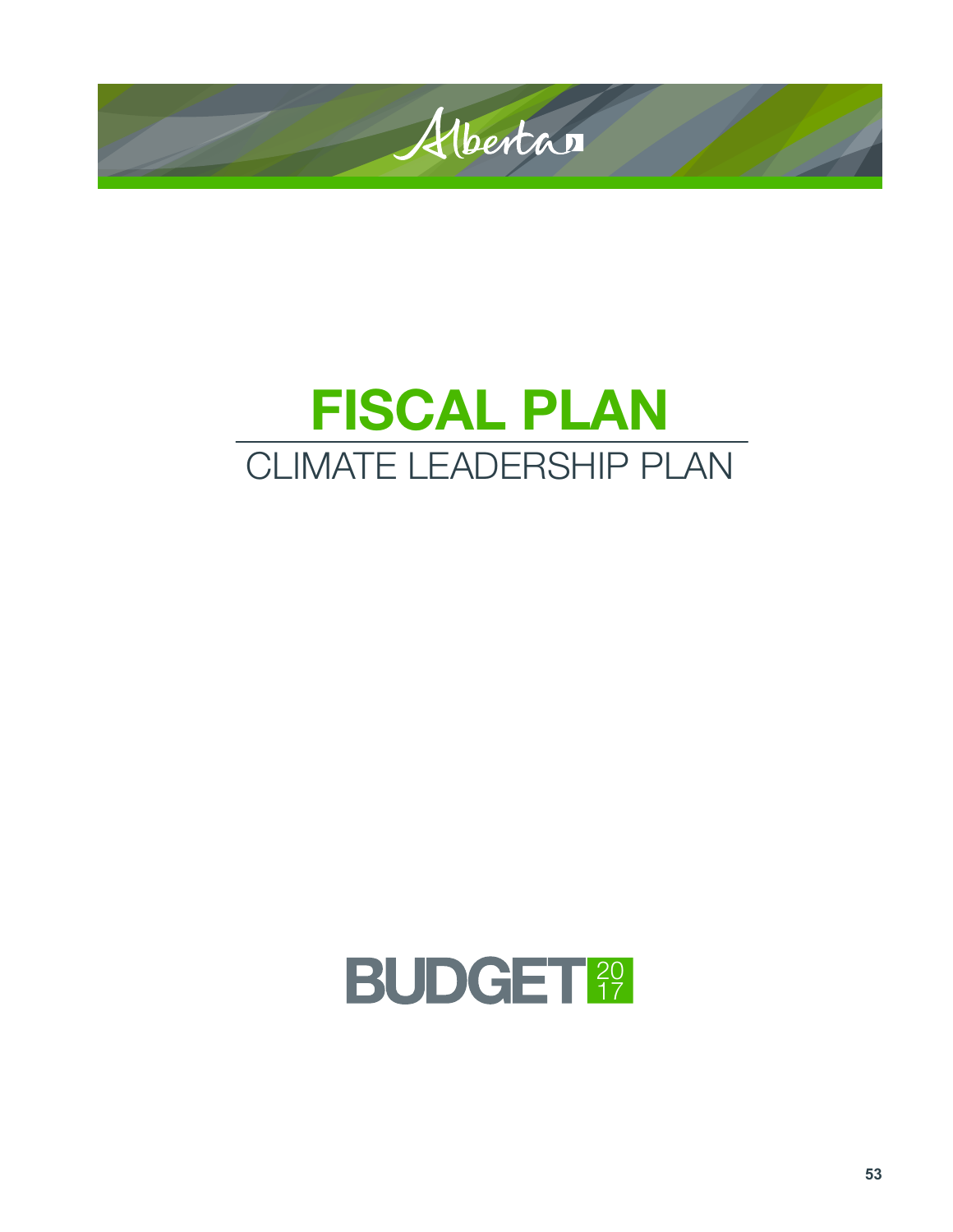## TABLE OF CONTENTS

## **CLIMATE LEADERSHIP PLAN**

| 58 |
|----|
| 58 |
|    |
|    |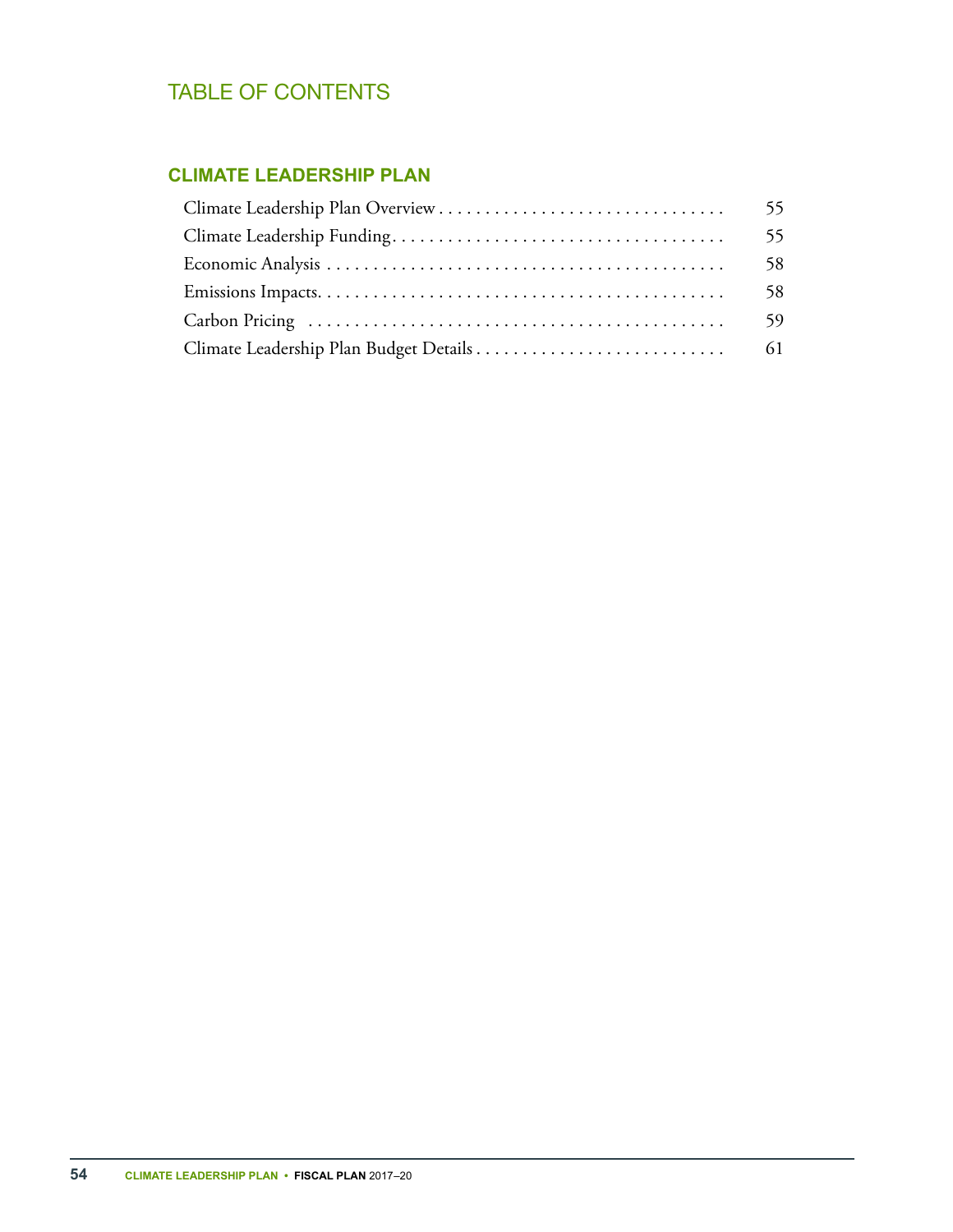## <span id="page-2-0"></span>CLIMATE LEADERSHIP PLAN

## CLIMATE LEADERSHIP PLAN OVERVIEW

The Climate Leadership Plan (CLP) is a made-in-Alberta strategy to lower emissions, ensure Alberta's resources are developed responsibly and create new opportunities to diversify the economy into renewable energy.

Key aspects of the Climate Leadership Plan include:

- ✦ Phasing out pollution from coal‑generated electricity by 2030;
- ✦ Tripling renewable energy to supply 30% of generation by 2030;
- ✦ Reducing emissions from the oil and gas sector;
- ✦ Creating Energy Efficiency Alberta to deliver cost saving programs; and
- ✦ Implementing an economy‑wide price on carbon.

## CLIMATE LEADERSHIP FUNDING

Over the next three years, \$5.4 billion in gross carbon pricing revenue will be fully reinvested in efforts to save energy, create opportunities to diversify Alberta's economy and to help households, businesses and communities adjust to the carbon price and reduce emissions. CLP budget details are provided on page 61. **Climate Leadership Funding**

#### **Climate Leadership Funding** (\$ million) 3 Year Total Funding: \$5.4 Billion



*All carbon pricing revenue is recycled to fund emissions reductions, economic diversification and adjustments to the carbon price.*

community transition and other Climate Leadership Plan implementation initiatives. Revenue recycling into bioenergy, renewable energy, innovation and technology, coal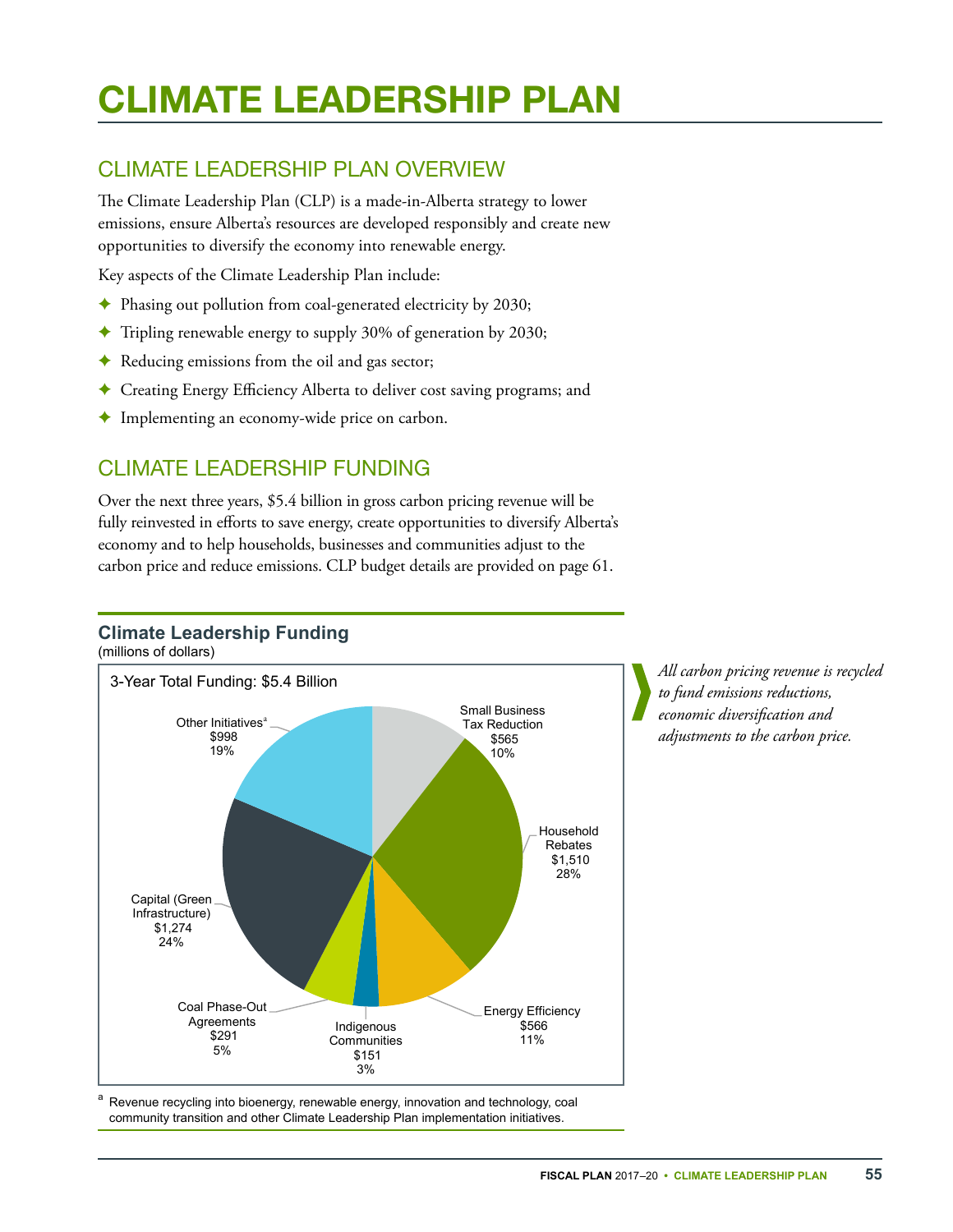*Household rebates offset typical costs while maintaining incentives to reduce emissions.*

#### **HOUSEHOLD REBATES AND CARBON COSTS**

The Alberta Climate Leadership Adjustment Rebate will provide \$1.5 billion over three years to low and middle income households to offset typical carbon levy costs. The rebate is granted based on household income, not fuel consumption, so all households still have an incentive to reduce fuel use. The rebate is not taxable and does not affect benefits received from other income-tested provincial programs. An estimated 60% of Alberta households will get a full rebate, while additional households will receive a partial rebate. In January 2017, \$138 million in rebates were provided to over 1.1 million households. The next quarterly payment to eligible households will be provided in April 2017.

Net household carbon levy costs will depend on income and consumption. For example, a couple with two children, annual income of \$80,000 and monthly consumption of 265 litres of gasoline and 10 gigajoules of natural gas would face total estimated direct and indirect costs of \$340 in 2017 and \$510 in 2018. This family would qualify for rebates of \$360 for 2017 and \$540 for 2018, more than offsetting these costs. Albertans can estimate their household carbon levy costs, rebate eligibility and timing of the rebate payments through the Government of Alberta's online calculator: [www.alberta.ca/calculate](www.alberta.ca/calculate-carbon-levy-rebate-and-costs.aspx)[carbon-levy-rebate-and-costs.aspx](www.alberta.ca/calculate-carbon-levy-rebate-and-costs.aspx).

#### **Rebate Income Parameters**

Rebate Amounts and Income Thresholds by Family Type and Year

|                                                                                                 | 2017     | 2018     |
|-------------------------------------------------------------------------------------------------|----------|----------|
| <b>Rebate Amounts (annual)</b>                                                                  |          |          |
| First adult                                                                                     | \$200    | \$300    |
| Spouse/Equivalent to spouse <sup>a</sup>                                                        | \$100    | \$150    |
| Each child (maximum 4)                                                                          | \$30     | \$45     |
| Maximum Income to Receive Full Rebate (Family Net Income)                                       |          |          |
| Single                                                                                          | \$47.500 | \$47,500 |
| Couple or Family                                                                                | \$95,000 | \$95,000 |
| Phase-Out Rates (% Reduction Per Additional \$ Income)                                          |          |          |
| Single                                                                                          | 2.67%    | 2.67%    |
| Couple                                                                                          | 4.00%    | 4.00%    |
| а<br>Equivalent to spouse includes common-law partner as reported on income tax forms, or first |          |          |

 Equivalent to spouse includes common-law partner as reported on income tax forms, or first child in single-parent households.

#### **SMALL BUSINESS TAX RATE REDUCTION**

As of January 1, 2017, the small business tax rate was reduced from 3% to 2% to help small businesses adjust to the carbon levy. With this change, Alberta is aligned with Saskatchewan and British Columbia for the second lowest provincial small business rate. This tax reduction will be worth an estimated \$565 million to small business owners over three years.

#### **GREEN INFRASTRUCTURE**

*Budget 2017* provides \$1.3 billion over three years through a combination of grants and capital investments for green infrastructure projects; such as transit projects, municipal infrastructure and upgrades to schools and hospitals. This funding will reduce emissions and future energy costs.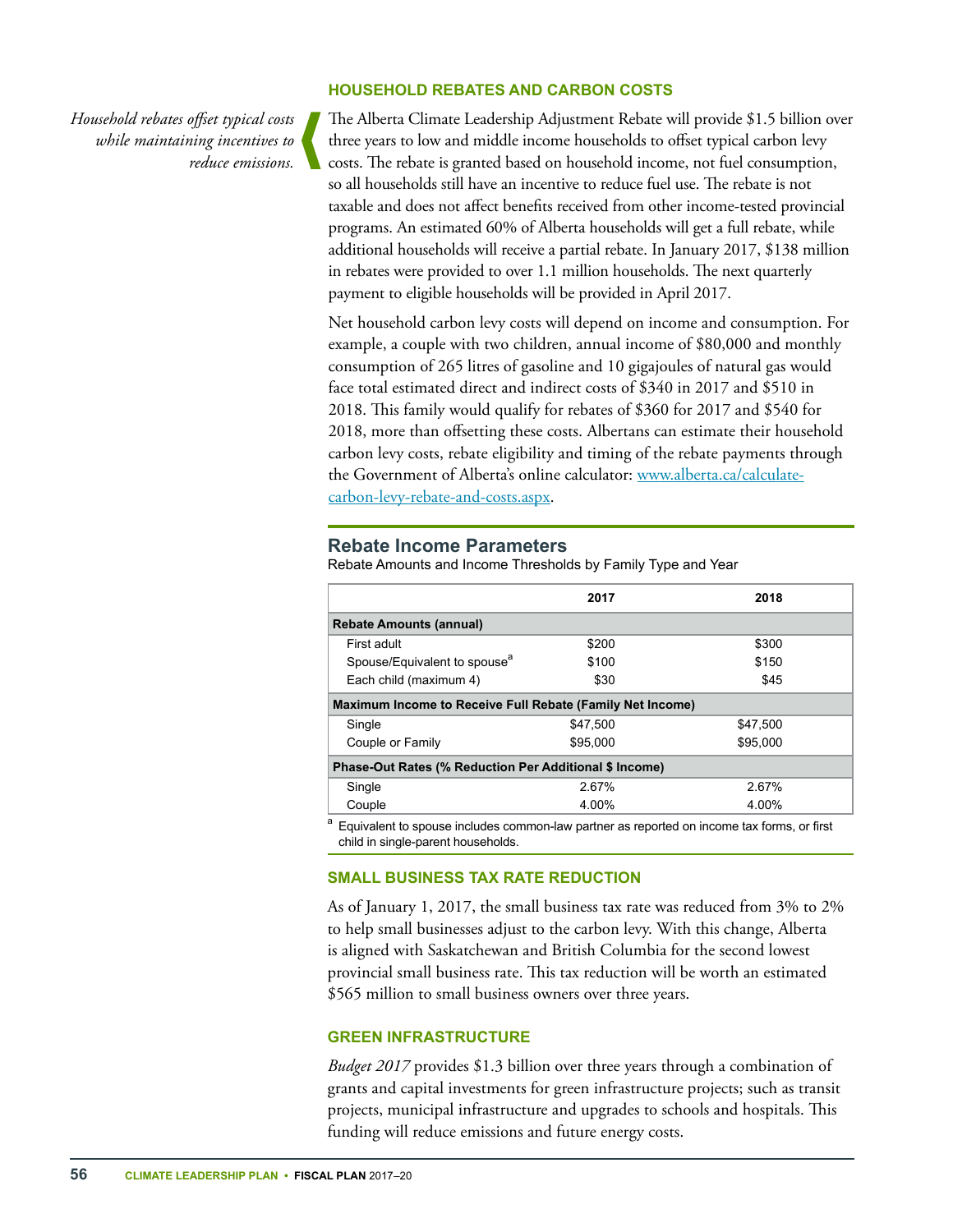#### **ENERGY EFFICIENCY**

*Budget 2017* allocates \$566 million over three years to support energy efficiency and small scale renewable energy projects. Programs are in place for farms, schools, municipalities and Indigenous communities. Energy Efficiency Alberta was created in 2016 as a Crown agency tasked with investing in lowering the energy use and energy bills of Albertans, as well as developing on‑site renewable energy. Starting in 2017‑18, the agency will deliver programs including the Residential No‑Charge Energy Savings Program; the Residential Retail Products Program; the Business, Non‑Profit and Institutional Energy Savings Program; and the Residential and Commercial Solar Rebate Program.

#### **PHASING OUT COAL POLLUTION**

In support of Alberta's transition to a stable, reliable and cleaner electricity system, the CLP commits to phasing out all coal-fired electricity pollution by 2030. This will be achieved, in part, by increasing electricity generated from renewable sources to 30% by 2030, while also allowing existing coal units to convert to natural gas where viable and creating a market for private investment in new lower emission generation, such as cogeneration and clean-burning natural gas.

Alberta has elected to provide transition payments, funded by carbon pricing revenues, to the owners of the six coal units which were originally slated to operate beyond 2030. The payments promote investor confidence and encourage these companies to continue to participate in Alberta's transition to lower carbon emitting sources of electricity. At less than \$10 per tonne, the payments achieve low-cost emissions reductions. In 2016-17, an expense and liability of \$1.1 billion was recorded for the agreements (present value of \$97 million per year for 14 years). From 2017‑18 onwards, a portion of the annual \$97 million payment reduces the liability balance and the remainder is a current year expense.

#### **Coal Transition**

Coal Transition Payment Liability

|                                      | 2016-17                  | 2017-18                      | 2018-19 | 2019-20       | 3-Year       |
|--------------------------------------|--------------------------|------------------------------|---------|---------------|--------------|
| (millions of dollars)                | Forecast                 | <b>Estimate</b>              | Target  | <b>Target</b> | <b>Total</b> |
| Opening Balance                      | $\overline{\phantom{a}}$ | 1.132                        | 1.067   | 1.000         |              |
| Liability Recognized                 | 1.132                    | $\qquad \qquad \blacksquare$ |         |               |              |
| Pay Down of Liability                | $\overline{\phantom{0}}$ | (65)                         | (67)    | (69)          | (201)        |
| <b>Current Year Expense</b>          | $\overline{\phantom{0}}$ | (32)                         | (30)    | (28)          | (90)         |
| <b>Subtotal Current Year Funding</b> | ۰                        | (97)                         | (97)    | (97)          | (291)        |
| <b>Closing Liability Balance</b>     | 1.132                    | 1.067                        | 1.000   | 931           |              |

#### **OTHER CLIMATE LEADERSHIP INITIATIVES**

*Budget 2017* provides \$1 billion over three years for other CLP initiatives, including support for renewables; innovation and technology; and adjustment funding for coal communities and Alberta's most trade-exposed businesses.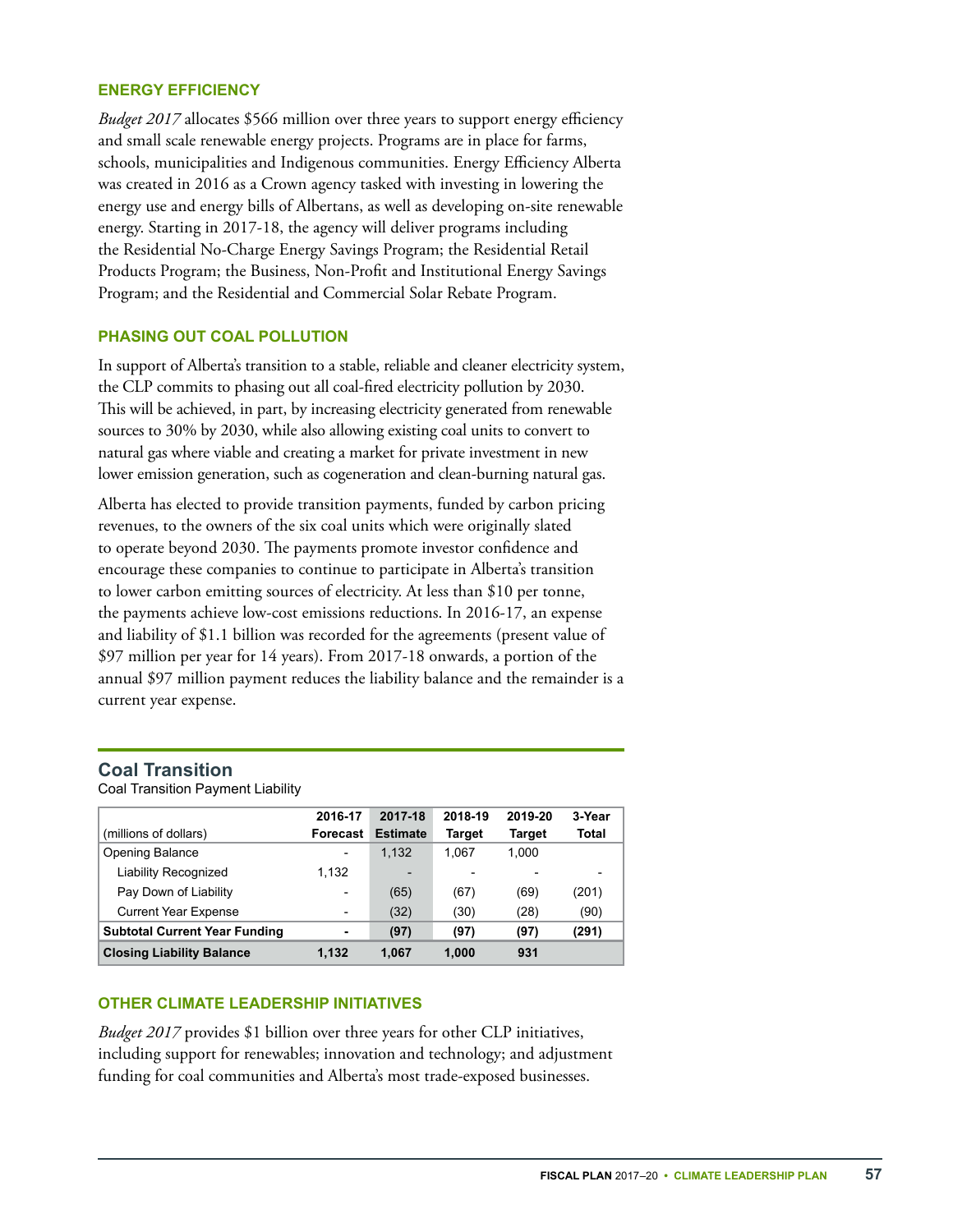<span id="page-5-0"></span>The first phase of the Renewable Electricity Program, a competitive auction for 400 megawatts of renewable capacity, will begin in March 2017, with projects to be in service by 2019. The program is anticipated to add 5,000 megawatts of renewable capacity to help meet the legislated target of 30% renewable electricity generation by 2030.

The Bioenergy Producer Program provides interim producer support of \$40 million in 2016-17 and \$20 million for 2017-18 while a long-term plan for a self‑supporting bioenergy industry is developed.

The Climate Change Innovation Task Team report will help guide investment in initiatives under the Innovation and Technology Framework. Further investments via Emissions Reduction Alberta will ensure innovation supports continued reductions in industrial emissions.

*Budget 2017* provides \$151 million over three years to help Indigenous communities reduce energy costs, lower emissions and create job opportunities in renewable energy. The government is also committed to working with communities and workers to support the transition towards the phase‑out of coal power emissions.

## ECONOMIC ANALYSIS

The CLP will provide a number of economic and social benefits, including low‑cost emissions reductions, better health outcomes, improved cost and regulatory certainty for industry, greater market access and the development of new technologies.

The CLP played a key role in the federal approval of two new energy infrastructure projects – The Trans Mountain Expansion (TMX) and Enbridge Line 3 pipelines. TMX provides access to tidewater, allowing Alberta's oil sands industry to receive higher returns, while Line 3 adds critical capacity to current markets. These projects are estimated to lift Alberta's real GDP by about 1.5% by 2022 relative to a scenario without additional pipelines (see Economic Outlook page 75). The benefits of improved pipeline access and CLP funding are expected to more than offset the economic costs of carbon pricing over this period, for a net positive impact on real GDP of about 1% by 2022.

Even without additional market access, the CLP would have provided a net economic benefit over the alternative, which is a federally imposed carbon price. Without the CLP, a federal carbon price would come into effect in 2018, and is unlikely to provide the same protection to trade-exposed sectors.

## EMISSIONS IMPACTS

Prior to the CLP, Alberta's emissions were forecast to grow for decades to come. Emissions are now expected to peak in the early 2020s. The CLP is designed to achieve measurable, cost‑effective emissions reductions across the provincial economy. The CLP ensures the province is on track, at minimum, to achieve estimated emissions reductions laid out by Alberta's Climate Change Advisory panel – that is, 20 million tonnes (Mt) by 2020 and 50 Mt by 2030. Many of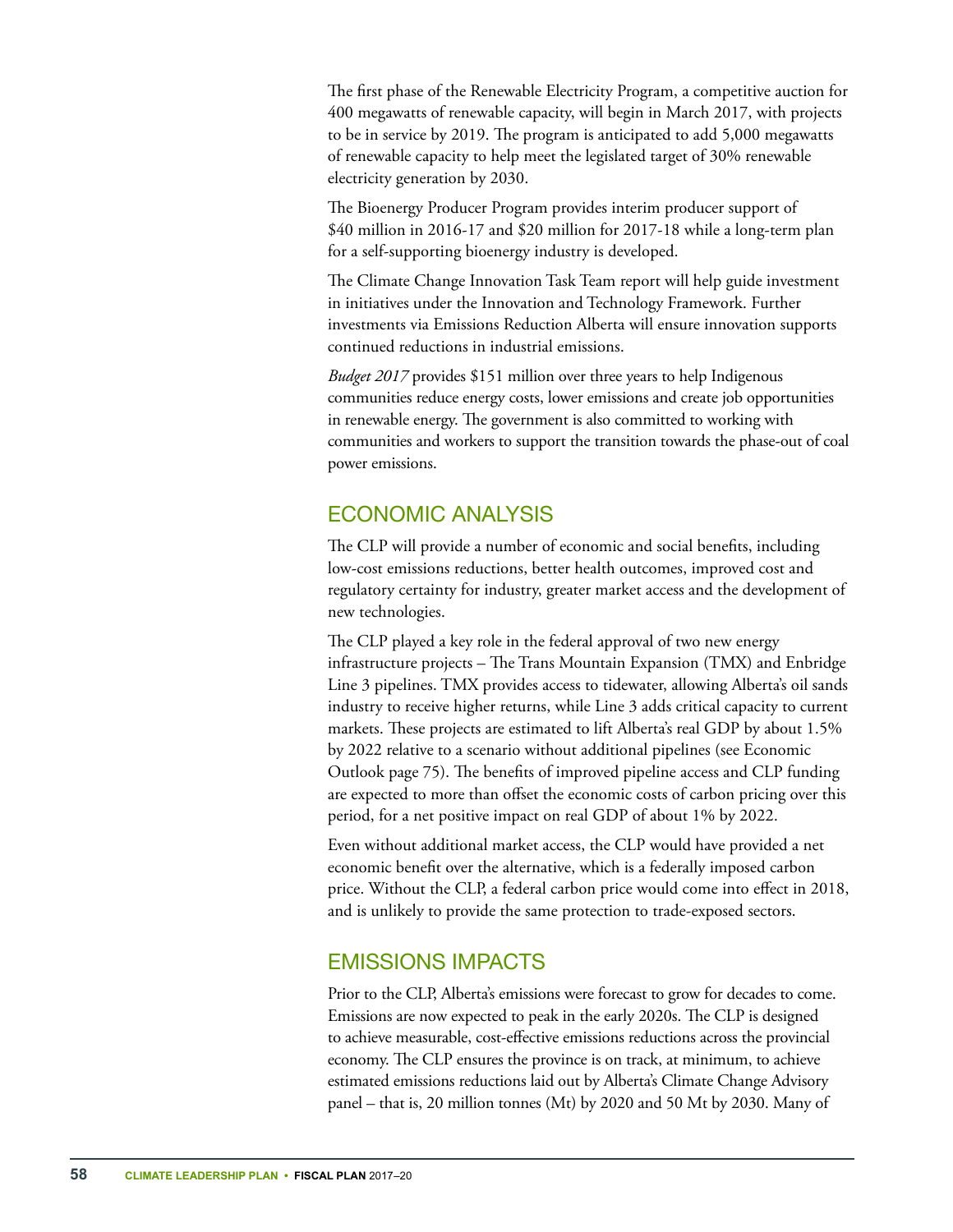<span id="page-6-0"></span>the actions and targets under the Plan are stronger than what was outlined in the Panel's recommendations. This includes significant investment in improving energy efficiency throughout the province, reducing methane emissions in the oil and gas sector to 45% below 2014 levels by 2025 and capping oil sands emissions. The cumulative actions of Alberta's carbon pricing scheme, coupled with transitioning to a cleaner electricity system and long-term investment of carbon pricing revenue, will generate additional emissions reductions.

## CARBON PRICING

An economy-wide price on carbon is widely agreed to be the most efficient and cost-effective way to reduce greenhouse gas emissions, encouraging people and organizations to find the best options for both reducing emissions and costs. A national carbon price is being developed by the federal government, recognizing provincial pricing programs already in place. Alberta designed and implemented a pricing plan tailored to our unique economy that balances broad emissions coverage with measures to protect vulnerable people and trade‑exposed sectors.

The carbon pricing system has two components:

- ✦ A carbon levy on heating and transport fuels, starting at \$20 per tonne of carbon dioxide equivalent ( $CO<sub>2</sub>e$ ) in 2017, rising to \$30 in 2018; and
- ✦ The Specified Gas Emitters Regulation for large trade‑exposed industry, with compliance options that include offsets and payments into the Climate Change and Emissions Management Fund at a \$30 carbon price.

#### **CARBON LEVY**

Alberta's carbon levy, implemented through the *Climate Leadership Act* (CLA) took effect January 1, 2017. The levy will generate \$3.9 billion in gross revenue over the next three years, more than half of which will be recycled through the small business tax cut and household rebates. The remainder will be invested in programs that reduce emissions and diversify the economy.

The levy is paid by consumers of fuel in Alberta, with the rates determined by the emissions released when each fuel is combusted. Some specific fuels and uses are exempt from the carbon levy, as outlined in the CLA. Consumers do not pay the levy on electricity.

## **Carbon Levy Revenue**

Carbon Levy Revenue and Adjustment Funding

| (millions of dollars)                  | 2016-17<br>Forecast | 2017-18<br><b>Estimate</b> | 2018-19<br>Target | 2019-20<br><b>Target</b> | 3-Year<br>Total |
|----------------------------------------|---------------------|----------------------------|-------------------|--------------------------|-----------------|
| <b>Gross Levy Revenue</b>              | 230                 | 1.038                      | 1.396             | 1.416                    | 3,850           |
| <b>Small Business Tax</b><br>Reduction | (40)                | (175)                      | (190)             | (200)                    | (565)           |
| <b>Household Rebates</b>               | (90)                | (410)                      | (550)             | (550)                    | (1,510)         |
| <b>Levy Revenue Subtotal</b>           | 100                 | 453                        | 656               | 666                      | 1,775           |

*Alberta's unique carbon pricing approach drives low-cost emissions reductions.*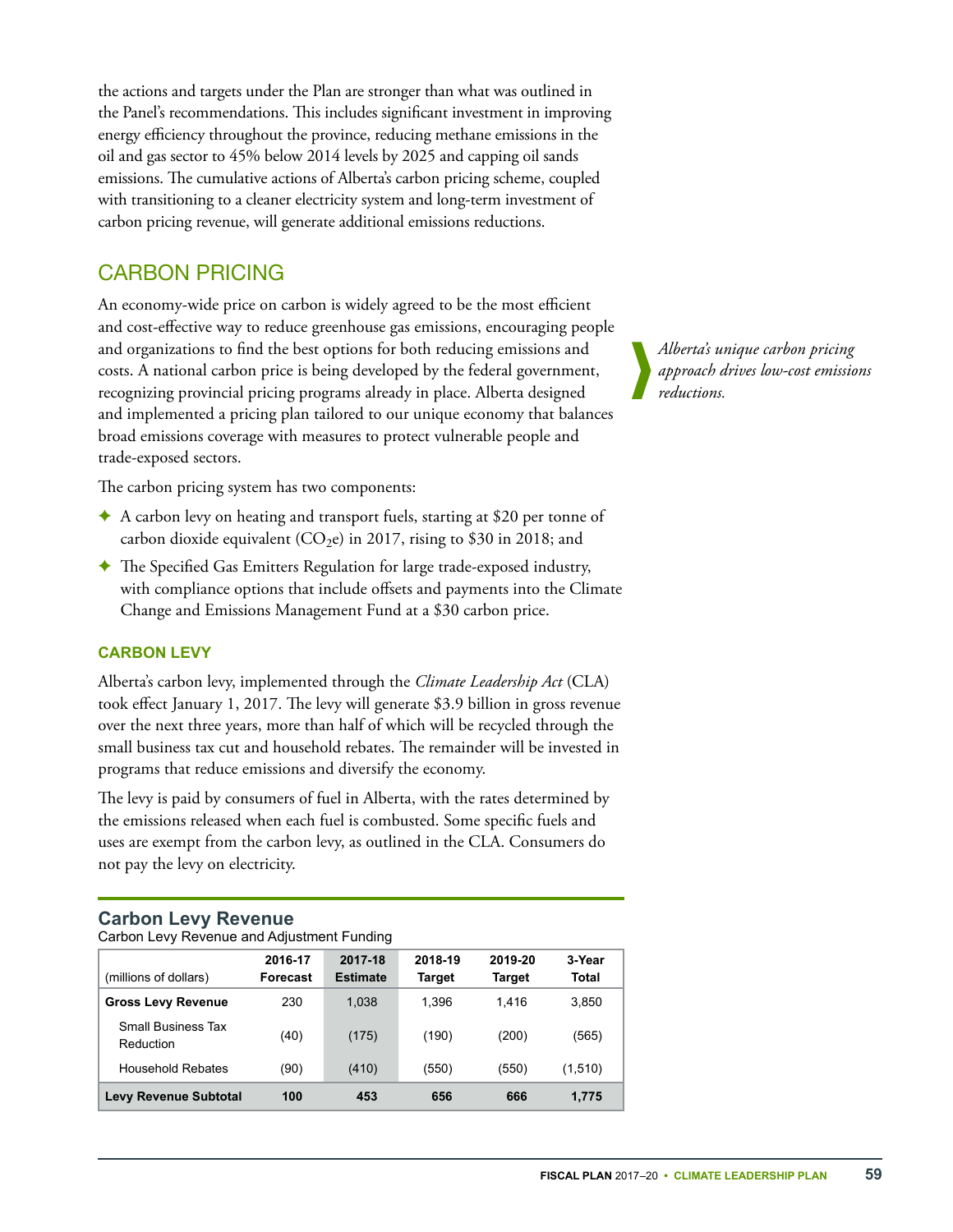#### **Carbon Levy Rates** Major Fuels by Year

| <b>Type of Fuel</b> | Carbon Levy Rate for 2017 | Carbon Levy Rate for 2018 |
|---------------------|---------------------------|---------------------------|
| Diesel              | 5.35 $\ell$ /L            | 8.03 $\ell$ /L            |
| Gasoline            | 4.49 $\ell$ /L            | 6.73 $\ell$ /L            |
| Natural Gas         | \$1.011 / GJ              | \$1.517/GJ                |
| Propane             | 3.08 $\ell$ /L            | 4.62 $\ell$ /L            |

#### **LARGE INDUSTRIAL EMITTERS**

*Alberta's regulation encourages industry to reduce emissions without scaling back activity.*

Alberta facilities that emit more than 100,000 tonnes of  $CO<sub>2</sub>e$  per year, including electricity producers, are subject to the Specified Gas Emitters Regulation (SGER) rather than the carbon levy. These facilities account for about half of Alberta's emissions, and include Alberta's largest trade‑exposed facilities, such as oil and gas and industrial manufacturing facilities. The SGER requires emissions reductions per unit output, relative to each facility's historic performance. Facilities that do not meet their emissions targets directly can comply by submitting carbon credits or paying into the Climate Change and Emissions Management Fund (CCEMF). The CCEMF price increased from \$15 per tonne to \$20 in 2016 and \$30 in 2017. Funds accumulated in the CCEMF will be fully recycled over time into emissions reductions and climate change adaptation initiatives in Alberta.

Starting in 2018, facility‑specific SGER targets will be replaced by an output based allocation approach using product level standards. This approach is intended to be advantageous for top performing facilities, such as the most efficient gas-fired electricity generation. The shift will encourage the deployment of best-in-class technology in each sector, support investment, drive emissions reductions and maintain industry competitiveness. Consultation on this transition is ongoing.

#### **Large Emitters Revenue**

Climate Change and Emissions Management Fund

| (millions of dollars)      | 2016-17<br>Forecast | 2017-18<br><b>Estimate</b> | 2018-19<br><b>Target</b> | 2019-20<br><b>Target</b> | 3-Year<br><b>Total</b> |
|----------------------------|---------------------|----------------------------|--------------------------|--------------------------|------------------------|
| <b>Opening Balance</b>     | 369                 | 422                        | 403                      | 317                      |                        |
| Revenue                    | 203 <sup>a</sup>    | 196                        | 597                      | 519                      | 1.312                  |
| <b>CLP Funding</b>         | (150)               | (215)                      | (683)                    | (521)                    | (1, 419)               |
| <b>Balance at Year End</b> | 422                 | 403                        | 317                      | 315                      |                        |

Includes \$3 million of investment revenue.